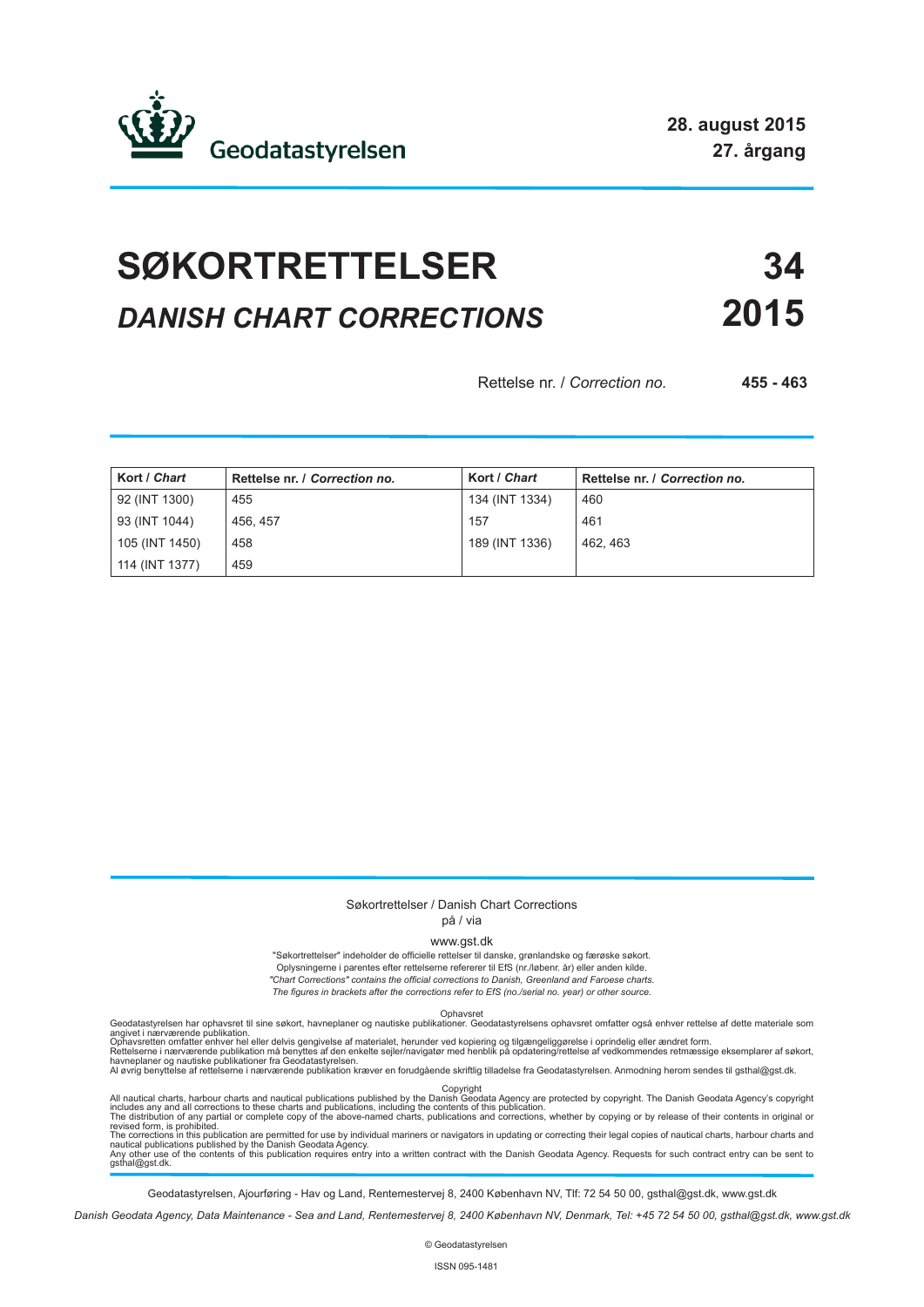| Rettelse nr. /<br><b>Correction no.</b><br>Kort / Chart |                                                          |                             |                                  |
|---------------------------------------------------------|----------------------------------------------------------|-----------------------------|----------------------------------|
| 455                                                     | <b>Hanstholm NW</b>                                      |                             |                                  |
| 92 (INT 1300)                                           | Tilføj medfølgende udsnit                                |                             | 57°08,6'N 008°31,0'E             |
|                                                         | Insert accompanying block                                |                             |                                  |
|                                                         |                                                          |                             | (34/930 2015)                    |
|                                                         |                                                          |                             |                                  |
| 456                                                     | Dan Oliefelt. Regnar Oliefelt                            |                             |                                  |
| 93 (INT 1044)                                           | Udtag på 1) - 3) / Delete in 1) - 3)                     | ORec.St. Buoyed             | 1) 55°24,425'N 005°11,936'E      |
|                                                         |                                                          |                             | 2) 55°22,780'N 005°14,279'E      |
|                                                         |                                                          |                             | 3) 55°22,437'N 005°14,737'E      |
|                                                         | Udtag på 4) - 8) / Delete in 4) - 8)                     | $I_{FI(5)Y.20s}$<br>Rec.St. | 4) 55°29,282'N 005°18,413'E      |
|                                                         |                                                          |                             |                                  |
|                                                         |                                                          |                             | 5) 55°29,050'N 005°24,482'E      |
|                                                         |                                                          |                             | 6) 55°19,668'N 005°15,754'E      |
|                                                         |                                                          |                             | 7) 55°26,337'N 005°30,377'E      |
|                                                         |                                                          |                             | 8) 55°18,329'N 005°22,741'E      |
|                                                         |                                                          |                             | (34/928 2015)                    |
| 457                                                     | <b>Hanstholm NW</b>                                      |                             |                                  |
| 93 (INT 1044)                                           | Tilføj medfølgende udsnit                                |                             | 57°07,0'N 008°31,2'E             |
|                                                         |                                                          |                             |                                  |
|                                                         | Insert accompanying block                                |                             |                                  |
|                                                         |                                                          |                             | (34/930 2015)                    |
| 458                                                     | Løgstør W                                                |                             |                                  |
| 105 (INT 1450)                                          | Ref.: Søkortrettelser / Chart Corrections 29/414 2015    |                             |                                  |
|                                                         | Flyt fra 1) til 2) / Move from 1) to 2)                  | $\tilde{I}$                 | 1) 56°58,038'N 009°13,579'E      |
|                                                         |                                                          |                             | 2) 56°58,035'N 009°13,589'E      |
|                                                         |                                                          |                             |                                  |
|                                                         |                                                          |                             | (34/923 og SFS, 26. august 2015) |
| 459                                                     | <b>Holtserhage N</b>                                     |                             |                                  |
| 114 (INT 1377)                                          | Udtag / Delete                                           | $\bigcirc$ Rec. St.         | 55°41,882'N 009°40,082'E         |
|                                                         |                                                          |                             |                                  |
|                                                         |                                                          |                             | (34/910 2015)                    |
|                                                         |                                                          |                             |                                  |
| 460                                                     | <b>Cirkelbroen</b>                                       |                             |                                  |
| 134 (INT 1334)                                          | Tilføj medfølgende udsnit                                |                             | 55°40,3'N 012°34,9'E             |
|                                                         | Insert accompanying block                                |                             |                                  |
|                                                         |                                                          |                             | (34/904 og 905 2015)             |
| 461                                                     | <b>Holtserhage N</b>                                     |                             |                                  |
| 157                                                     | Ref.: Søkortrettelser / Chart Corrections 51-52/601 2014 |                             |                                  |
|                                                         | Udtag / Delete                                           | ○ Recording Station         | 55°41,882'N 009°40,082'E         |
|                                                         |                                                          |                             |                                  |
|                                                         |                                                          |                             | (34/910 2015)                    |
| 462                                                     | <b>Tat W</b>                                             |                             |                                  |
| 189 (INT 1336)                                          | Erstat / Replace                                         | $1_{8}$                     | 55°19,821'N 015°10,219'E         |
|                                                         |                                                          | R                           |                                  |
|                                                         | med / with                                               |                             |                                  |
|                                                         |                                                          | 0 <sub>4</sub><br>Rep(2015) |                                  |
|                                                         |                                                          |                             | (34/902 2015)                    |
|                                                         |                                                          |                             |                                  |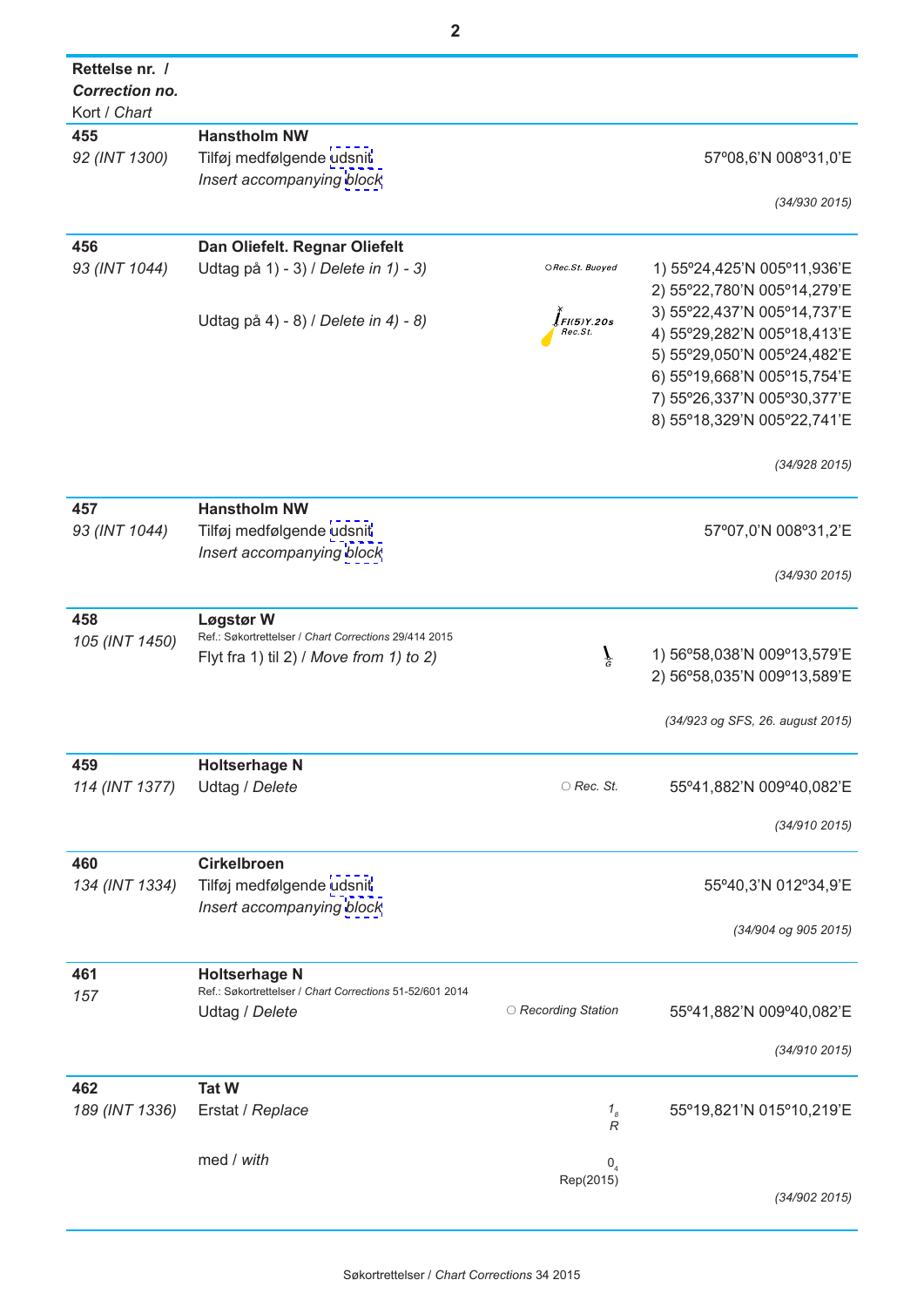| 463            | Tat W                     |                      |
|----------------|---------------------------|----------------------|
| 189 (INT 1336) | Tilføj medfølgende udsnit | 55°19,8'N 015°10,4'E |
| Plan A         | Insert accompanying block |                      |
|                |                           | (34/902 2015)        |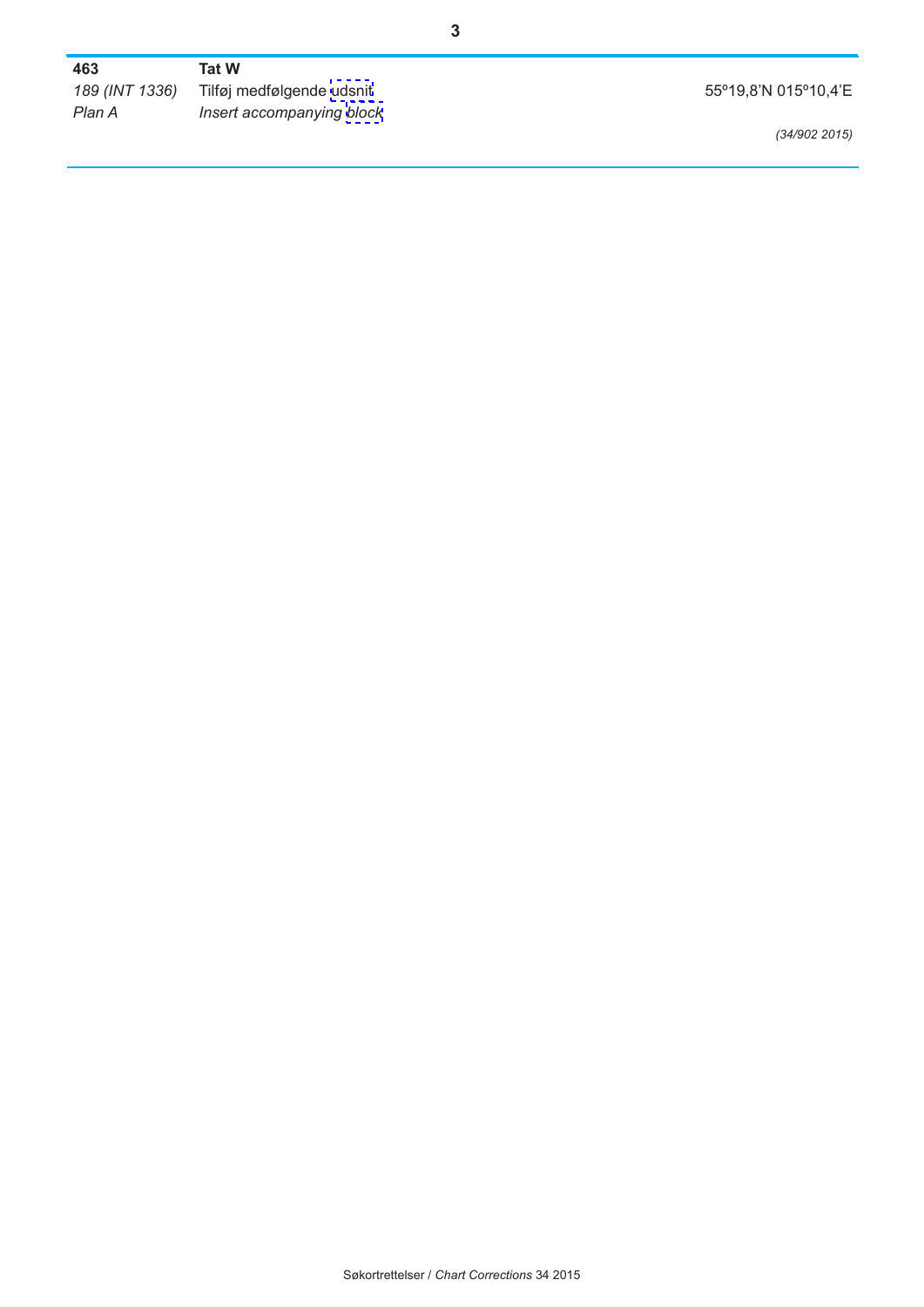## **HAVNEOPLYSNINGER**

### *[www.danskehavnelods.dk](www.danskehavnelods.dk/#HID=164)*

| <b>Assens Havn</b>                                                                                                                | Kong Christian X's Bro              |
|-----------------------------------------------------------------------------------------------------------------------------------|-------------------------------------|
| Anmærkning tilføjet.                                                                                                              | Anmærkning udtaget.                 |
| (34/913 2015)                                                                                                                     | (34/914 2015)                       |
| <b>Cirkelbroen</b>                                                                                                                | <b>Kragenæs Havn</b>                |
| Ny bro tilføjet.                                                                                                                  | Anmærkning udtaget. Plan opdateret. |
| (34/904 og 937 2015)                                                                                                              | (Orbicon, 17. august 2015)          |
| <b>Haderslev Havn</b>                                                                                                             | Københavns Havn                     |
| Anmærkning tilføjet.                                                                                                              | Anmærkning udtaget.                 |
| (34/912 2015)                                                                                                                     | (34/904 og 905 2015)                |
| Karrebæksmindebroen                                                                                                               | Københavns Havn                     |
| Afsnittet Besejling opdateret.                                                                                                    | Anmærkning udtaget.                 |
| (Næstved Havn, 10. august 2015)                                                                                                   | (34/906 2015)                       |
| Karrebæksminde Havn<br>Anmærkning udtaget. Afsnittet Besejling opda-<br>teret. Plan opdateret.<br>(Næstved Havn, 10. august 2015) |                                     |

# *Den [danske Havnelods, Erhvervshavne](http://danskehavnelods.dk/%23HID%3D266)*

**Side 218 - Karrebæksminde Havn** Opdater planen og afsnittet Besejling i overensstemmelse med [www.danskehavnelods.dk.](http://danskehavnelods.dk/#HID=164) *(Næstved Havn, 10. august 2015)*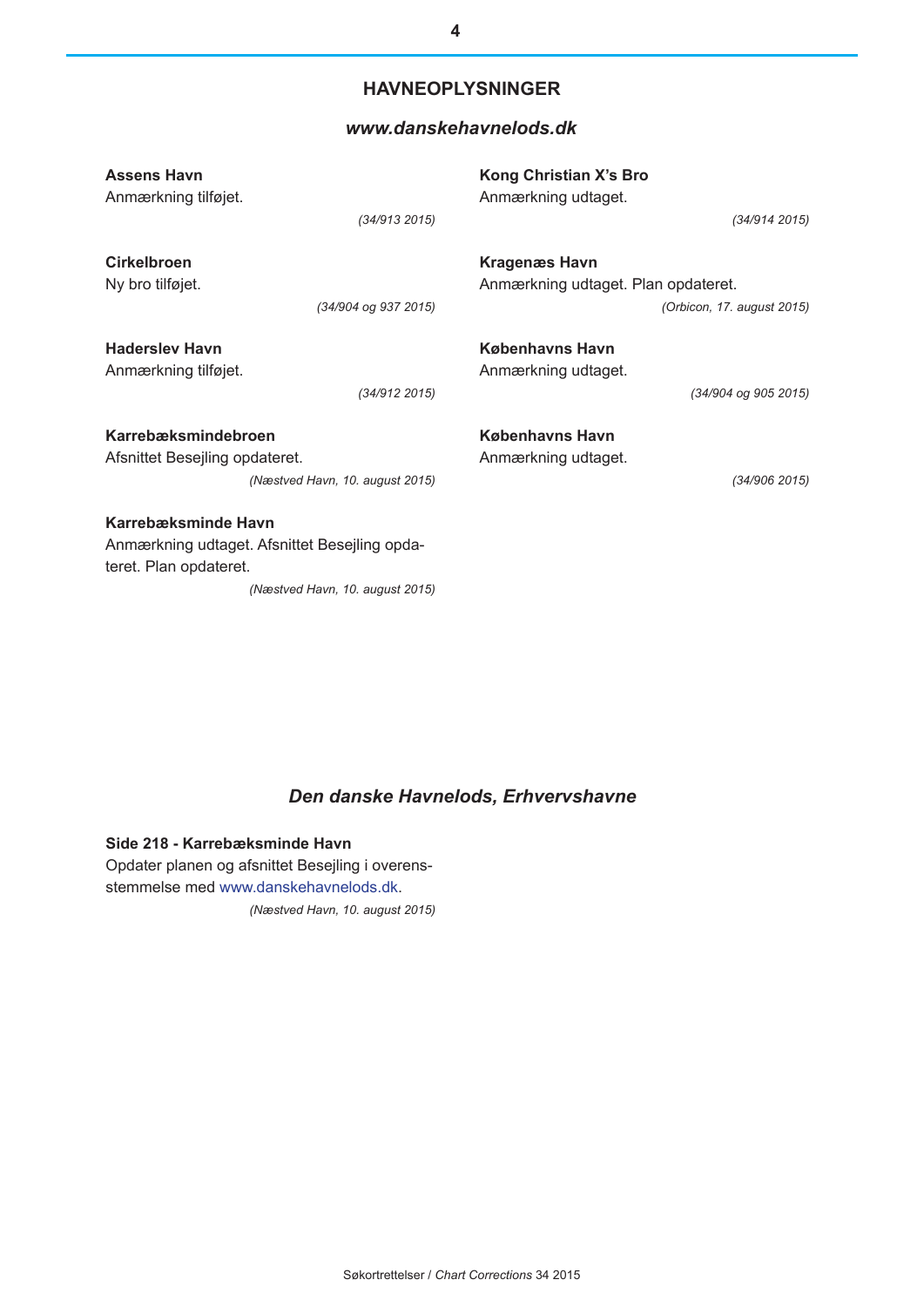<span id="page-4-0"></span>

Udsnit kort/*Block chart* 93







Søkortrettelser/*Chart Corrections* 34/463 2015